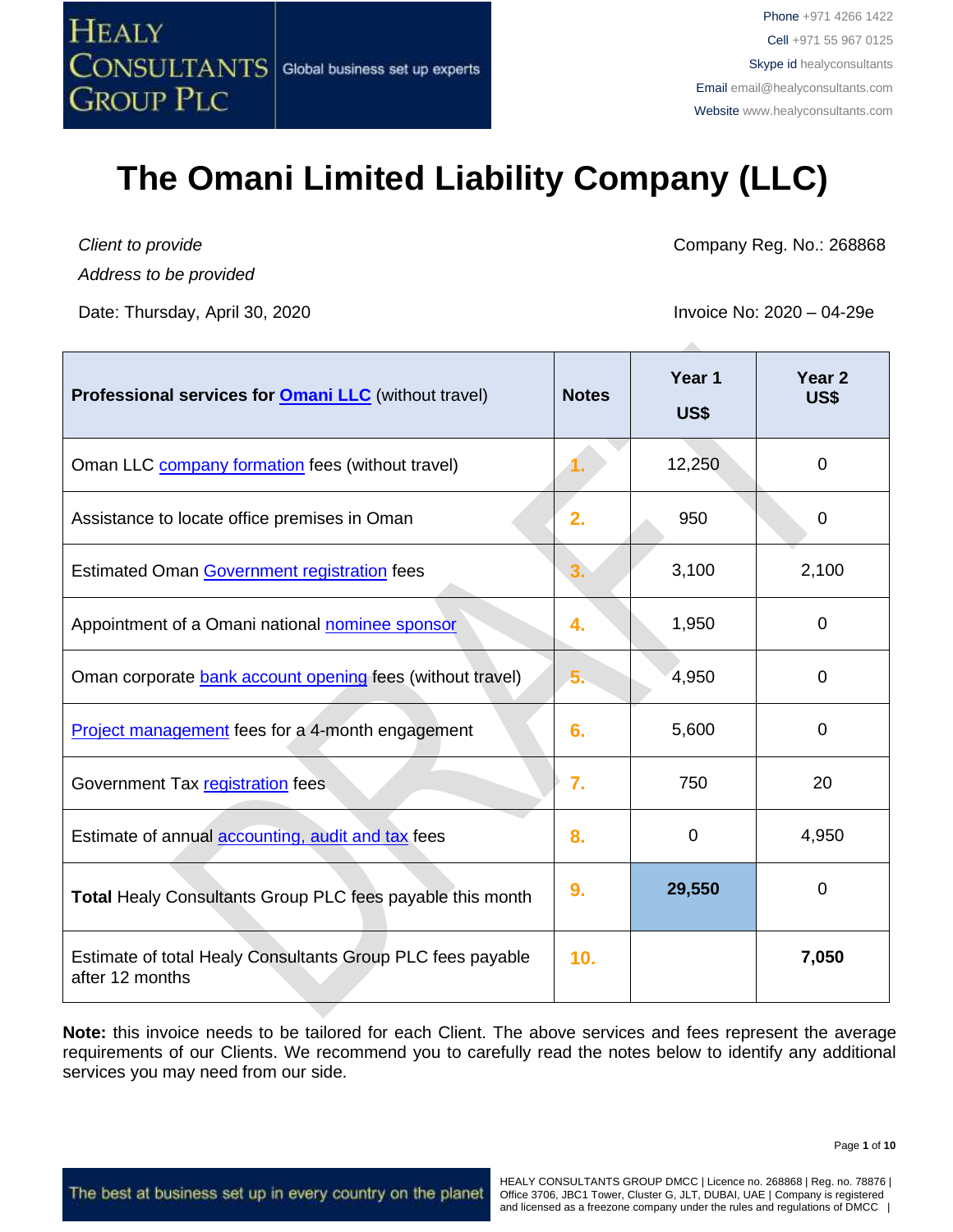#### *Notes to invoice above*

**1.** Healy Consultants Group PLC fees to efficiently and effectively complete Oman company registration within 4 [weeks](http://www.healyconsultants.com/oman-company-registration/fees-timelines/#timelines) from receipt of all required documents including **i)** choosing the optimum regulatory license for our Client's business activities; **ii)** reserving a company name and securing pre-approval from with [The](http://www.mocioman.gov.om/?lang=en-US)  [Ministry of Industry and Commerce;](http://www.mocioman.gov.om/?lang=en-US) **iii)** settlement of our accountant and lawyer fees and **iv)** after preapproval, preparing a high quality company incorporation application for [The Ministry of Industry and](http://www.mocioman.gov.om/?lang=en-US)  [Commerce](http://www.mocioman.gov.om/?lang=en-US) and local Omani municipality;

All [engagement fees](http://www.healyconsultants.com/company-registration-fees/) (click link) are agreed and paid up front and agree to the fees published on our country web pages. Consequently, there are no hidden fees, surprises or ambushes throughout the engagement. All engagement deadlines are agreed up front in the form of a [detailed project plan,](http://www.healyconsultants.com/index-important-links/example-project-plan/) mapping out [deliverables](http://www.healyconsultants.com/deliverables-to-our-clients/) by week throughout the engagement term;



Every week during the engagement, Healy Consultants Group PLC will email our Client a [detailed status](http://www.healyconsultants.com/index-important-links/weekly-engagement-status-email/)  [update.](http://www.healyconsultants.com/index-important-links/weekly-engagement-status-email/) Our Client is immediately informed of engagement problems together with solutions. Your dedicated engagement manager is reachable by phone, Skype, live chat and email and will communicate in your preferred language;

**2.** Before company incorporation is complete, the Oman Government must review and approve a lease agreement for office premises. If your Firm requires this service from Healy Consultants Group PLC, our one-time fee amounts to US\$950. The monthly rent thereafter will be paid independently and directly to the landlord by our Client. An estimate of such a rental for a space of 10 sqm for one employee is US\$1,700 per month;

This fee is an estimate of Government costs and attestation required to complete your Firm's engagement. For transparency purposes, all government fee payments will be supported by original receipts and invoices. Examples of government costs include **i)** choosing the optimum regulatory license for our Client's business activities **ii)** reserving a company name with [The Ministry of Industry and Commerce](http://www.mocioman.gov.om/?lang=en-US) (MOCI) and **iii)** preparing a high quality company incorporation application for [MOCI.](http://www.mocioman.gov.om/?lang=en-US)**iv)** preparing a high quality application for Ilicense approval from **Muscat Municipality / Regional Municipalities**;

Following engagement completion, Healy Consultants Group PLC will refund our Client any excess of funds received over actual Government costs paid;

**3.** In accordance with [The Commercial Companies Law no.](http://images.mofcom.gov.cn/om/table/gsf.pdf) 18/2019, all types of consultancy activities require a Local Omani or the US shareholder, holding at least 30% of the company shares. If our Client requires nominee services, Healy Consultants Group PLC will be pleased to assist provide one individual shareholder ordinarily resident in Oman. The local sponsor is not responsible for the company daily activities, nor does he take part in any operations, management or ownership of the office. Typically, the role of the local sponsor is restricted to administrative functions such as liaising with the Omani Government ministries re regulatory licenses, permits or employment visas, etc.

Page **2** of **10**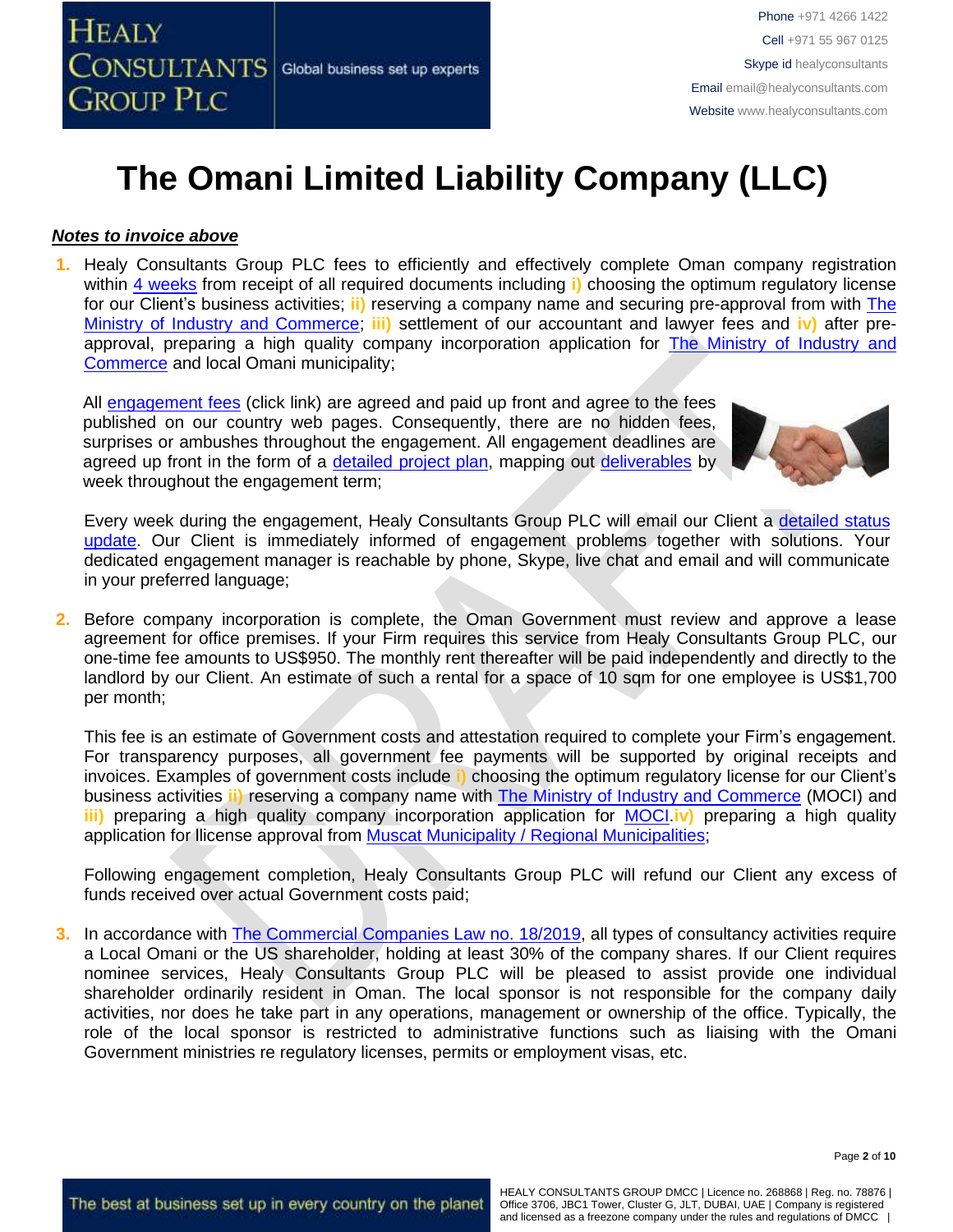If required, Healy Consultants Group PLC will be pleased to provide our Client with a local professional passive nominee local sponsor in Oman. Our one-time finder fee is US\$1,950 and includes **i)** supplying our Client with a detailed comparison table contrasting different local nationals interested in sponsoring the Omani entity and ii) aggressively and skilfully negotiating the annual local sponsor fees and **iii)** crafting a local sponsor agreement that protects our Client foreign investment in Oman and **iii)** supplying our Client with detailed due diligence [documentation](https://www.healyconsultants.com/company-formation/due-diligence/) and **iv)** facilitating a skype or multi-party free dial in conference call with your preferred sponsor;

Depending on the local sponsor selected, our Client should budget to pay annual partnership fees ranging from US\$20,000 to US\$30,000. For transparency purposes, this annual fee is payable directly to the Omani local partner by our Client, independently of Healy Consultants Group PLC;

- **4.** To secure local multi-currency corporate bank account approvals for our Client's mainland company, Healy Consultants Group PLC strategy is as follows:
	- ✓ Healy Consultants Group PLC will prepare a quality business plan for our Client's review and approval then use the same to **i)** secure multiple banks' confirmation they welcome a formal application from our Client's business and **ii)** maximize the probability of successful multi-currency corporate bank account approvals;
	- $\checkmark$  At the time of company incorporation, we recommend to keep [the corporate structure simple](https://www.healyconsultants.com/about-us/complex-client-engagements/simplify-business-setup/) (click link), by appointing our Client as sole member, foreign director and bank signatory of the company;
	- ✓ Our Client to timely travel to meet multiple local banks, if their Compliance Departments require the same before releasing multiple multi-currency corporate bank accounts numbers;
	- Before, during and after bank meetings, the bank's In-house Legal and Compliance Department may revert multiple times for additional documentation and information from **i)** Healy Consultants Group PLC **ii)** the UBO and **iii)** our Client's existing businesses;
	- ✓ If some banks decline to board our Client's company, Healy Consultants Group PLC will immediately inform our Client and action backup banking solutions;
	- ✓ All going well in an average of 3 months following application submission, Healy Consultants Group PLC secures multiple multi-currency corporate bank account numbers for the company;
	- Thereafter, Healy Consultants Group PLC or the banks will courier mails and e-banking to our Client, whom we will assist to then activate the online facilities of the bank account;
	- ✓ Affter corporate bank account numbers are secured and if required, Healy Consultants Group PLC to assist our Client to appoint more new members and directors. However, the banks will usually only approve them as bank signatories after a face to face meeting and review and approval of a bank signatory application;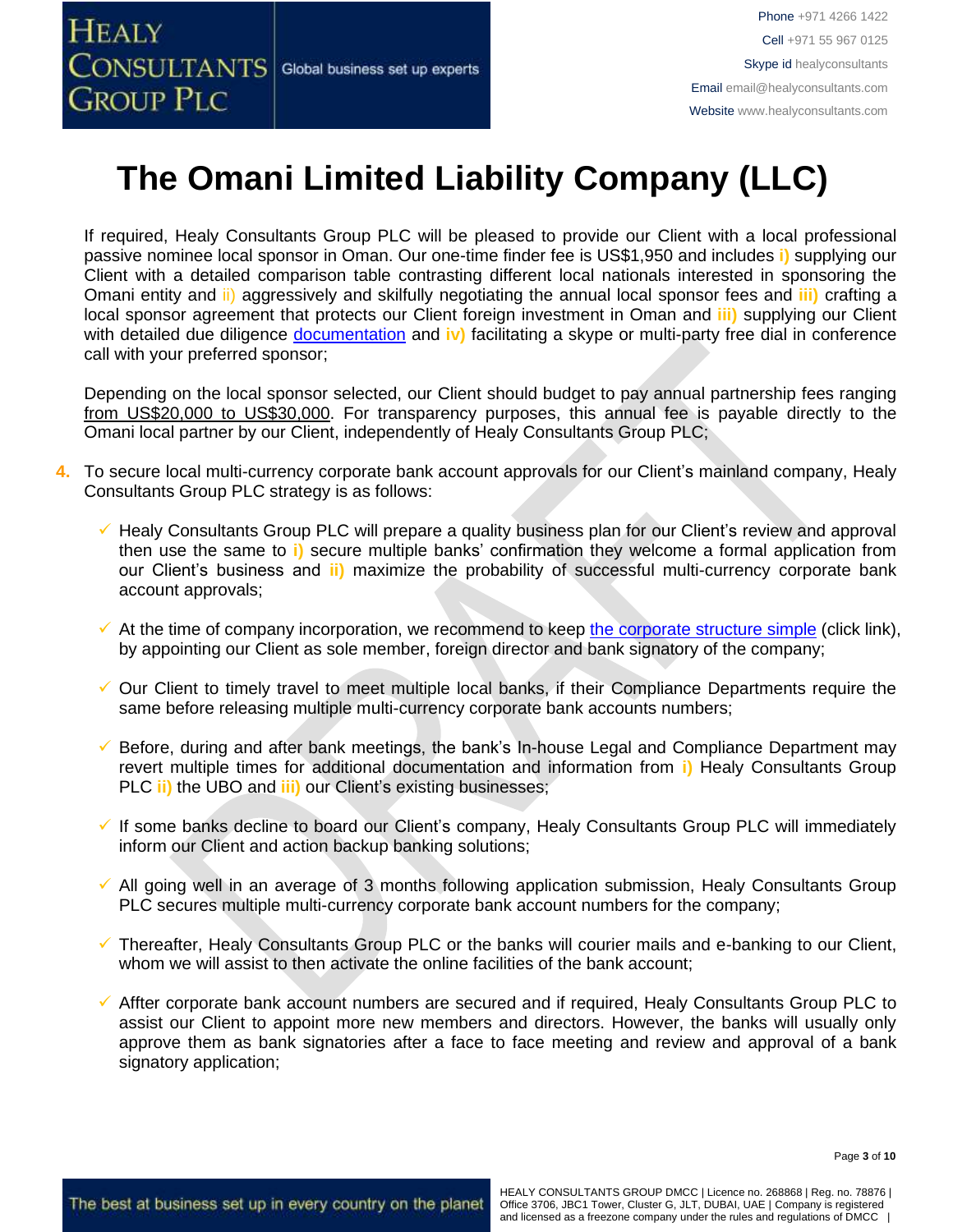For each bank, our Firm will prepare a quality tailored business plan; to optimize the probability of corporate bank account approval. Each corporate bank account opening fee is US\$4,950 [\(click link\).](https://www.healyconsultants.com/global-corporate-banking-for-resident-company/) It is a time-consuming task; Healy Consultants Group PLC will shelter our Client from the administrative challenges. As you can appreciate, it is a difficult task to obtain bank account approval through newly formed companies when shareholders, directors and bank signatories reside overseas;

Because of the nationality of the UBO and depending on the nature and value of the company assets and transactions, it is wise to expect that **i)** corporate bank account approvals will take an average of three months from the date of the company registration and receipt of all KYC documentation and **ii)** some banks will request the bank signatory and directors AND its' UBO to travel for a one hour interview with their bank officer, before bank account opening. Refer to the notes below for more detailed important information about each corporate bank account opening procedures and requirements;

While Healy Consultants Group PLC will be glad to assist our Client to open multiple corporate bank accounts, it is challenging and time consuming to open corporate bank accounts for businesses when their shareholders, directors and bank signatories do not live in the country where the bank account is being applied for. Consequently, it will take us an average of [twelve weeks](http://www.healyconsultants.com/international-banking/bitcoin-business-bank-account/) to open each corporate bank account, counting from receipt of all required KYC documentation. Healy Consultants Group PLC will prepare a business plan for the bank to optimize the probability of corporate bank account approval;

During the corporate bank account opening process, it is common for each bank's in-house Legal and Compliance Department to request additional [due diligence](http://www.healyconsultants.com/due-diligence/) documents from potential customers including but not limited to **i)** regulatory licenses **ii)** proof of business globally and in home country including evidence of contracts, invoices and agreements with local Clients and **iii)** additional KYC information on our Client's business and place of residency, including nature and volume of transactions. We assume our Client will timely provide this information;

Because global interest rates are low, international banks make little profits from current accounts. Consequently, international banks appetite for new multi-currency corporate bank account opening applications is low. Consequently, global banks are more likely to reject new multi-currency corporate bank account opening applications. Because of the above, customer demand for new corporate bank accounts is very high. Consequently, international banks choose vanilla customers that tick all the boxes of a low risk Client. For example, most banks will only welcome multi-currency corporate bank account opening applications from a company or a company registered in the same country, with local staff and office premises;

When dealing with international banks, the front office bank officer (Relationship Manager) is willing to help Healy Consultants Group PLC and our multi-national Clients. The realistic role of this bank officer is to collect information and ensure an accurate and complete multi-currency corporate bank account opening application is submitted to the bank in-house Legal and Compliance Department. Unfortunately, the bank in-house Legal and Compliance Department has ultimate power of approval over new multicurrency corporate bank account applications. This Department is extremely risk adverse and often lacks commercial reality. Furthermore, the in-house Legal and Compliance Department does not speak to customers nor to Healy Consultants Group PLC. All communications must go through the front office bank

Page **4** of **10**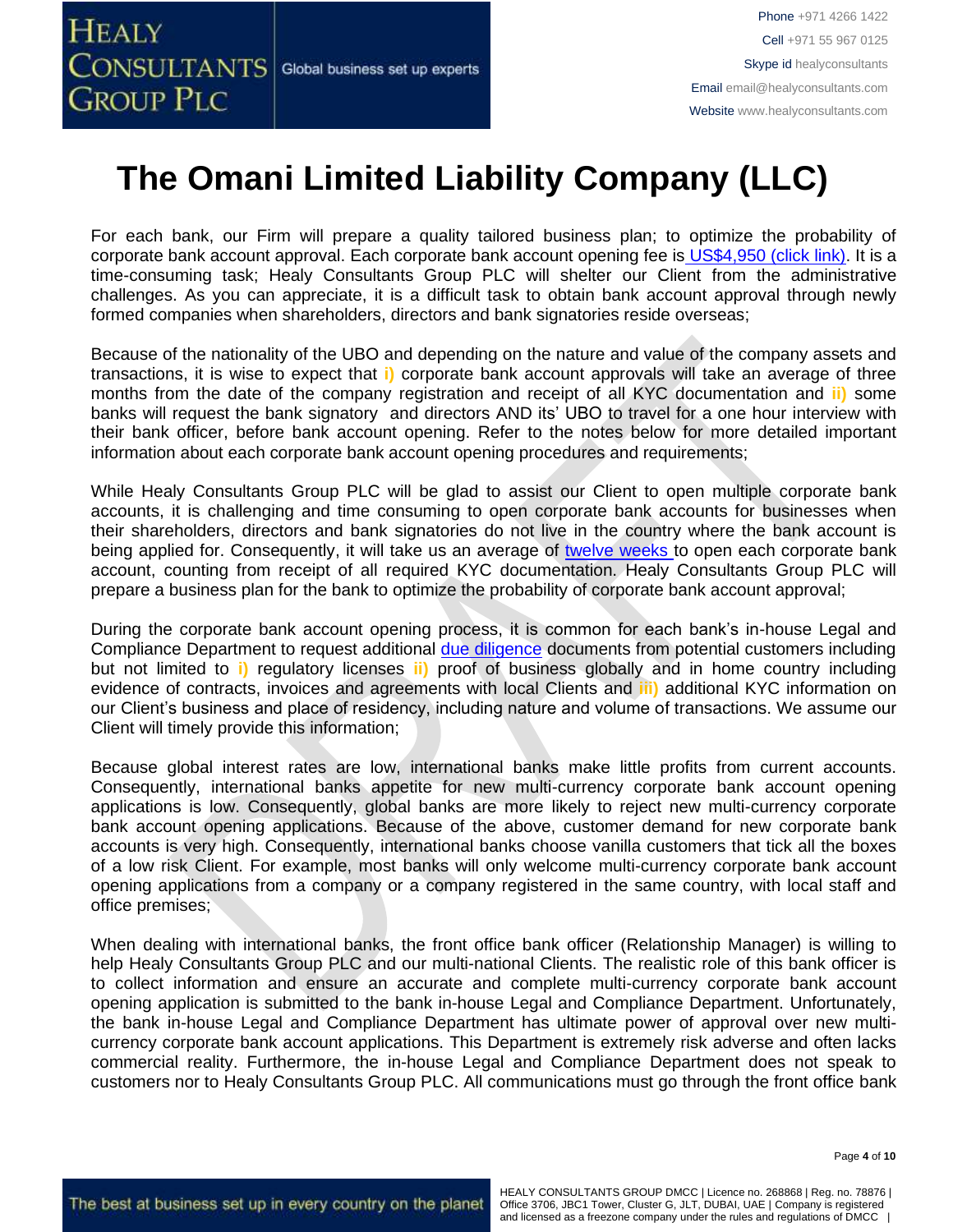Phone +971 4266 1422 Cell +971 55 967 0125 Skype id healyconsultants Email [email@healyconsultants.com](mailto:EMAIL@HEALYCONSULTANTS.COM) Website [www.healyconsultants.com](http://www.healyconsultants.com/)

## **The Omani Limited Liability Company (LLC)**

officer. Consequently, quality Clients do not get a chance to communicate directly with the bank decision makers – a chance to properly explain their business and the risks the bank perceives;

Global banks enjoy ultimate power of approval of corporate bank account applications. Consequently, guaranteed success is outside of Healy Consultants Group PLC control. What is inside our control is the preparation and submission of a high quality bank application that maximizes the likelihood of approval. Global banks [continue to tighten](https://www.healyconsultants.com/international-banking/opening-corporate-bank-accounts/) corporate bank account opening procedures, their internal compliance departments completing more thorough due diligence of Clients. Consequently, our Client should expect the bank account approval period at least 2 months and on average 3 months. Furthermore, the company is owned by a UBO of a nationality that may be viewed by banks as high risk. This may negatively affect the timely completion this engagement;

During the engagement, banks will revert to Healy Consultants Group PLC and our Client to request additional KYC information, including **i)** details of existing business setup; **ii)** reason for opening bank accounts in the specific jurisdiction; **iii)** list of suppliers and Clients in the jurisdiction; i**v)** lease agreement; and **v)** proof of net worth from the shareholders and evidence the same are complying with their local taxation reporting obligations. As always, Healy Consultants Group PLC will liaise with the bank to secure exemption from these requirements:

While Healy Consultants Group PLC will try its best to negotiate with the bank for a travel exemption unfortunately most Omani banks will likely request our Client to travel, for a one-hour interview before the bank account numbers are issued. If the banks also request our nominees to travel more than once, there will be an additional fee of US\$5,950 per trip payable to cover the flight and hotel and other trip disbursements.

Moreover, the foreign bank signatory to a Omani corporate bank account must have a valid [investor visa](https://www.healyconsultants.com/oman-company-registration/formation-support-services/) before being appointed as bank signatory to the bank account. The estimated timeframe to obtain the same is 4 weeks. The investor visa is valid up to 1 year. Alternatively, Healy Consultants can supply a [passive nominee bank signatory](http://www.healyconsultants.com/corporate-banking-services/nominee-bank-signatory/) for an additional fee;

All banking charges, certification and translation and other third-party fees incurred during the corporate bank account opening process are to be borne by our Client, never by the nominees. These additional fees are to be payable in advance of any disbursement;

Healy Consultants Group PLC will supply the banks with the proof of addresses and other due diligence supplied by our Client. Hopefully they will accept the same and do not revert requesting additional documents; From our side we will relentlessly negotiate for banks waivers. Healy Consultants Group PLC expects the bank's risk department to request additional [due diligence](http://www.healyconsultants.com/due-diligence/) from our Client's business and including **i)** specific bonds information and other cash and financial investments; **ii)** Real Estate purchase agreements and **iii)** additional KYC information from UBO and his businesses;

Page **5** of **10**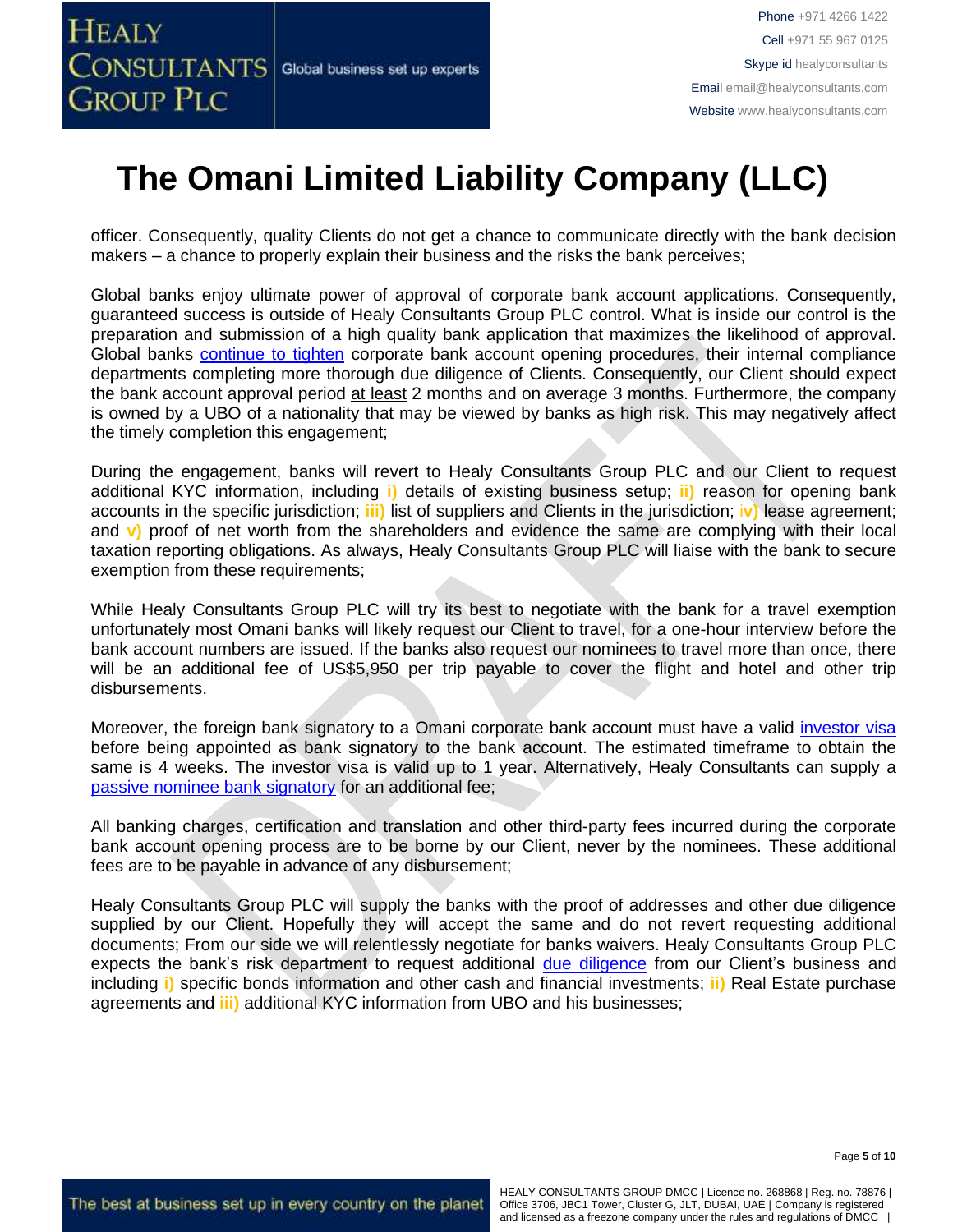

- **5.** Healy Consultants Group PLC project management fees relate to time and resources dedicated to:
	- **a.** thoroughly research and plan Oman **[business set up](http://www.healyconsultants.com/oman-company-registration/)** for our Client;
	- **b.** devising strategies to **i)** minimise the total engagement period **ii)** complete the engagement without our Client travelling and **iii)** avoid the need for a specific regulatory license;
	- **c.** Negotiate with [The Ministry of Industry and Commerce](http://www.mocioman.gov.om/?lang=en-US) **i)** low level of share capital requirements and **ii)** avoid the need for a 30% [Oman shareholding;](http://www.healyconsultants.com/national-shareholder-services/)
	- **d.** Drafting a feasibility study, neccesary for the pre-approval process;
	- **e.** agreeing the optimum corporate structure with our Client;
	- **f.** submitting a high-quality company incorporation application to [The Ministry of Industry and Commerce](http://www.mocioman.gov.om/?lang=en-US) (MOCI) and the **Commercial Register;**
	- **g.** submitting a high-quality application to the [Ministry of Finance in Oman;](http://www.taxoman.gov.om/company_tax.html#main-page)
	- **h.** choosing the optimum regulatory license for our Client's business activities;
	- **i.** injecting the paid up share capital on our Client's behalf (if required);
	- **j.** collating and supervising the legalisation and attestation and translation of Client documents;
	- **k.** weekly detailed engagement [status updates](http://www.healyconsultants.com/index-important-links/weekly-engagement-status-email/) to our Client and weekly Friday conference calls;
	- **l.** payment of retainer fees to multiple local lawyers and accountants;
	- **m.**ensuring our Client complies with local regulations and legally owns and controls the new entity;
	- **n.** ascertain the specific accounting, tax, legal and compliance considerations;
	- **o.** finding solutions to [challenges that occur](http://www.healyconsultants.com/engagement-project-management/) throughout the engagement;
	- **p.** determining the local and international tax obligations of the new entity, including corporate income tax, payroll taxes, withholding tax and sales taxes.
- **6.** In accordance with [The Law of Income Tax in Oman via Sultani](http://www.taxoman.gov.om/companies%20law%20in%20English.pdf) Decree No. 47 of 1981 each Omani entity must register for corporate tax at the **Ministry of Finance in Oman**;
- **7.** For an active trading company, these **accounting**, audit and tax fees are an estimate of Healy Consultants Group PLC fees to efficiently and effectively discharge your annual company accounting, audit and tax obligations. Following receipt of a set of draft accounting numbers from your company, Healy Consultants Group PLC will more accurately advise accounting, audit and tax fees. For a dormant company, Healy Consultants Group PLC fees are only US\$ 950;



Page **6** of **10**

HEALY CONSULTANTS GROUP DMCC | Licence no. 268868 | Reg. no. 78876 | Office 3706, JBC1 Tower, Cluster G, JLT, DUBAI, UAE | Company is registered and licensed as a freezone company under the rules and regulations of DMCC |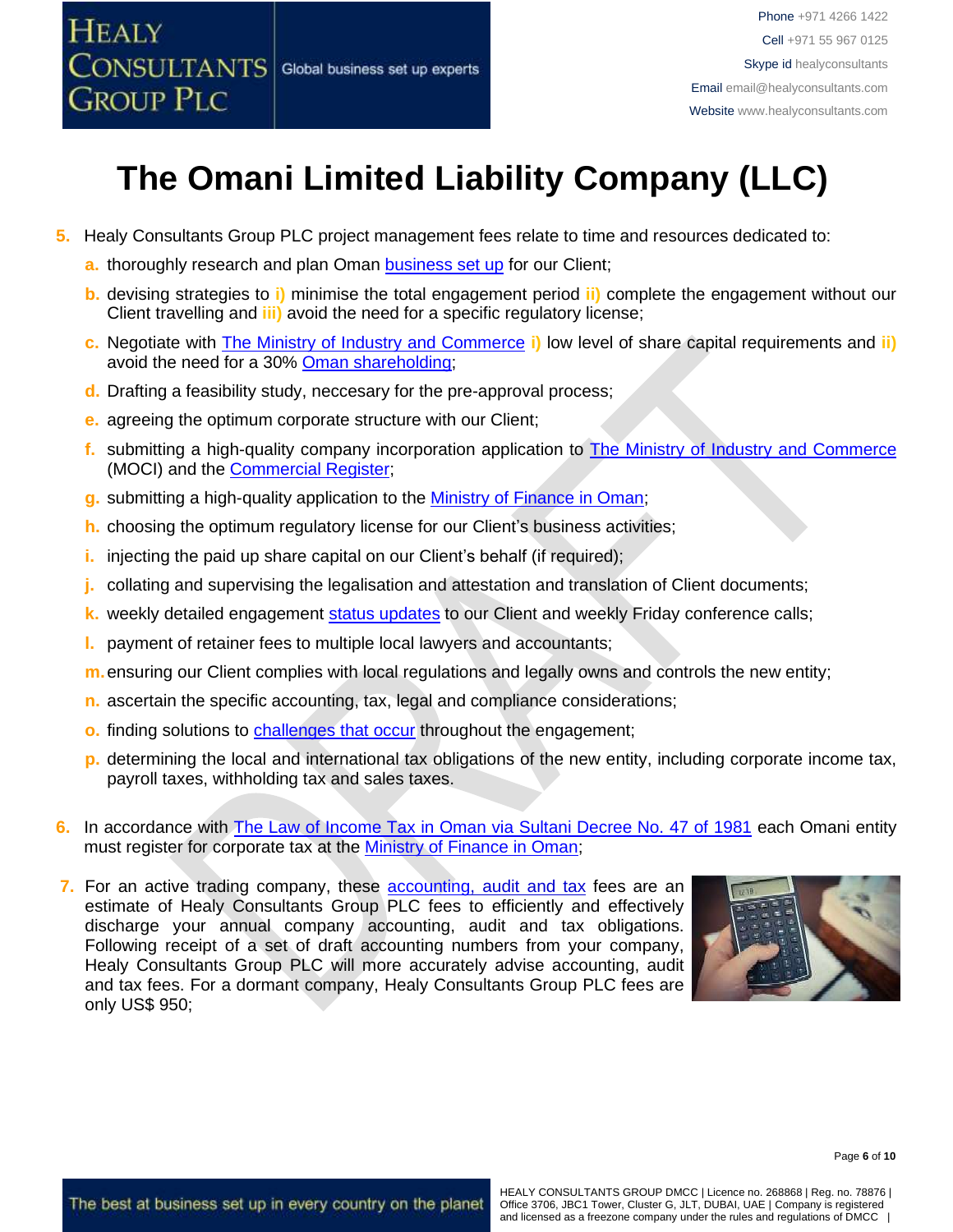

- **8.** All fees quoted in this invoice correspond to fees quoted [on Healy Consultants Group PLC's](http://www.healyconsultants.com/company-registration-fees/) website. Please review this invoice carefully to identify errors. During the rush of the business day, it is possible that Healy Consultants Group PLC inadvertently made fee calculation errors, typing errors or omitted services or omitted historic fee payments from Clients. In the unfortunate event you identify invoice errors, please revert to me directly re the same. I apologize in advance if I or my staff made invoice errors; In accordance with the [UAE VAT law,](https://www.tax.gov.ae/legislation.aspx) Healy Consultants Group DMCC will impose 5% VAT on all invoices issued to UAE based clients, where applicable, with effect from 1 January 2018;
- **9.** Assuming our Clients re-engage Healy Consultants Group PLC in year 2, this fee is an estimate of the fees payable next year, 12 months after the date of company registration;
- **10.** The fees quoted in this invoice are a prediction of the fees required to efficiently and effectively complete this engagement in a timely manner. If during the engagement Healy Consultants Group PLC realizes that the project is more complex than anticipated, requiring a large additional investment of time, my Firm will revert to request additional fees. If Healy Consultants Group PLC completes the engagement faster and more easily than expected, Healy Consultants Group PLC is happy to refund some fees to our Client;
- 11. Engage Healy Consultants Group PLC to project [manage](http://www.healyconsultants.com/project-manage-engagements/) business set up in every country on the planet. We are the best in the [world](http://www.healyconsultants.com/best-in-the-world/) at what we do, timely completing the  $\overline{A}$  to  $\overline{Z}$  of every country engagement;

In accordance with [The Commercial Companies Law no.](http://images.mofcom.gov.cn/om/table/gsf.pdf) 18/2019, the issued share capital of OMR 150,000 (US\$390,000), must be deposited to the company bank account before company formation unless it meets certain [criteria.](http://www.healyconsultants.com/oman-company-registration/business-entity-types/) To optimize engagement efficiency and minimize delays, Healy Consultants Group PLC is happy to deposit these funds on behalf of our clients;

**12.** It is compulsory for every Oman LLC to appoint a Public Relations Officer (PRO) in Oman. To minimize complexity and costs, Healy Consultants Group PLC recommends our Client appoint an existing Oman staff member already in Oman. Monthly responsibilities of the PRO include **i)** liaison with Ministry of Manpower Oman and **ii)** applying for business visas

If your Firm requires a professional passive nominee Public Relations Officer from Healy Consultants Group PLC, our one-time fee amounts to US\$2,950. The monthly PRO salary thereafter will be paid independently and directly to that nominee PRO. An estimate of such a monthly salary will be US\$1,800. This is a time-consuming process as it involves sourcing a suitable PRO officer and supplying the officer with official offer letter. Certain areas in Oman have lower numbers of available PRO officers, for example Duqm, increasing timeline to secure independent PRO;

**13.** In accordance with the Commercial Law, each company is required to appoint an auditor within 30 days of trade license issuance and supply the authority an Auditor appointment letter. Estimate of auditor appointment charges are US\$450 (OMR173) payable directly to the Audit Firm;

An annual report must be submitted to [The Ministry of Industry and Commerce](http://www.mocioman.gov.om/?lang=en-US) within 6 months after the end of the financial year through the portal. If our Client's company does not submit the report in due time, the Ministry may fine both the company and its management board members;

Page **7** of **10**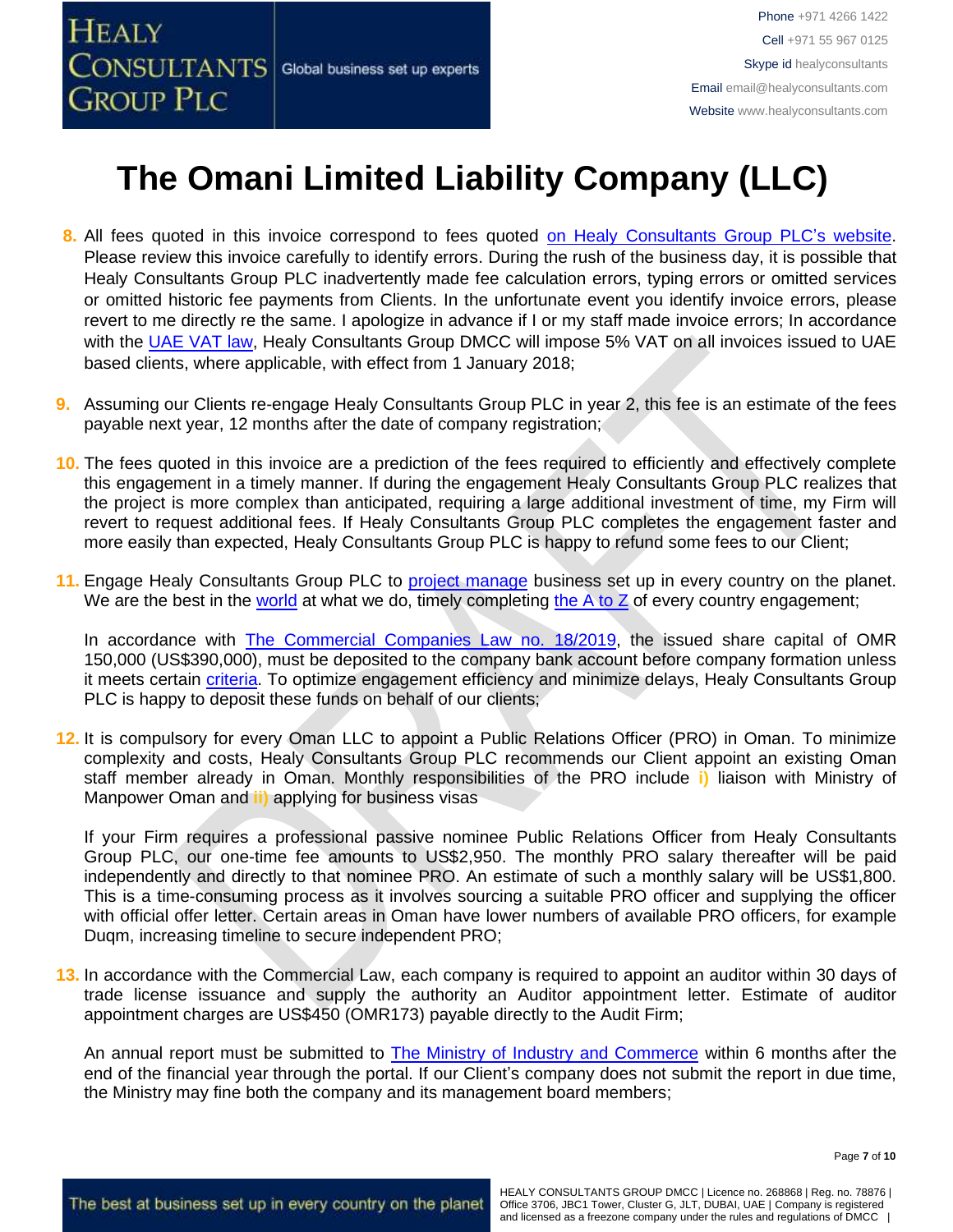

Phone +971 4266 1422 Cell +971 55 967 0125 Skype id healyconsultants Email [email@healyconsultants.com](mailto:EMAIL@HEALYCONSULTANTS.COM) Website [www.healyconsultants.com](http://www.healyconsultants.com/)

#### **The Omani Limited Liability Company (LLC)**

- **14.** It is important our Clients are aware of their personal and corporate tax obligations in their country of residence and domicile. Let us know if you need Healy Consultants Group PLC help to clarify your local and international annual tax reporting obligations;
- **15.**If our Client and Healy Consultants Group PLC properly plan this engagement, our Clients' will *not* have to travel during this engagement. Healy Consultants Group PLC will efficiently and effectively complete company registration and corporate bank account opening in a timely manner without our Client presence. Instead, our Client will need to **i)** sign and get documents legalized in the embassy in their country of origin and **ii)** courier the originals to Healy Consultants Group PLC office;



**16.** During the engagement, shareholders and directors documents may need to be translated into the local Arabic language before the Government and Bank approves company registration and corporate bank account opening respectively. Consequently, our Client should budget for possible additional translation and embassy atestation fees. Either our Client or Healy Consultants Group PLC can complete this administrative task;

As always, Healy Consultants Group PLC will negotiate with all third parties to eliminate or reduce additonal engagement costs. For transparency purposes, all third-party fee payments will be supported by original receipts and invoices. Examples of possible third-party payments include **i)** embassy fees **ii)** notary public costs **iii)** official translator fees;

- **17.** Depending on our Client's business and nationality, the Oman Government may require a special regulatory license to carry on your business in the country. Healy Consultants Group PLC will assist our Client secure license approval; there may be additional engagement fees. However, the Government enjoys ultimate power of approval of company registrations and business licenses;
- **18.** If our Client requires non-resident nominee shareholder and director services [\(click link\),](http://www.healyconsultants.com/corporate-outsourcing-services/nominee-shareholders-directors/) Healy Consultants Group PLC will be pleased to assist. Our fee for professional, passive nominee non-resident corporate shareholder amounts to US\$2,100 per annum. Our fee to be both non-resident nominee director and shareholder amounts to US\$6,600 per annum. Being the sole shareholders and sole director of a Client's company exposes Healy Consultants Group PLC to reputation, litigation and financial risk;
- 19. If required, Healy Consultants Group PLC will be pleased to assist your firm to secure employee [visa](http://www.healyconsultants.com/oman-company-registration/formation-support-services/) approvals. Our fee is US\$4,950 for the first employee, US\$3,950 for the second employee, US\$2,950 per employee thereafter. Our employee visa fees includes preparation of a quality visa application and submitting to the correct Government immigration officers. The Government enjoys ultimate power of approval of visa applications. Consequently, guaranteed success is outside of Healy Consultants Group PLC' control. What is inside our control is the preparation and submission of a high quality immigration visa application that maximizes the likelihood of visa approval;

Page **8** of **10**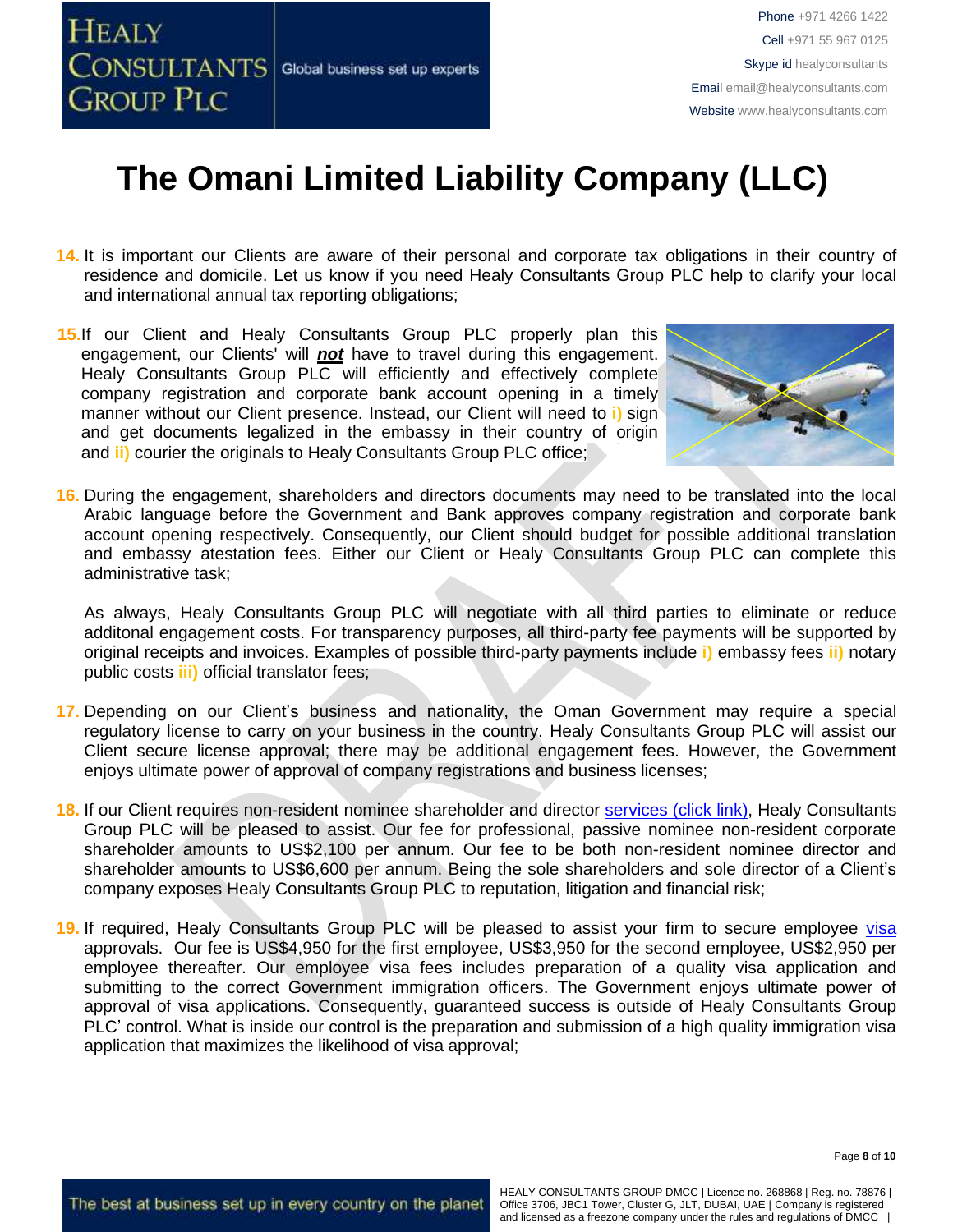

- **20.** Monthly, quarterly and mid-year Government tax obligations include monthly and quarterly payroll reporting, VAT and corporation tax return filing. If you need our help, Healy Consultants Group PLC can complete monthly Government reporting for a monthly fee of US\$860. Healy Consultants Group PLC monthly support will include **i)** receive in dropbox the monthly invoices from our client **ii)** label monthly bank statement transactions **iii)** preparation and submission of VAT returns and iv) submission of monthly employee payroll reporting;
- **21.** Some of our Clients' require an [immediate country solution.](http://www.healyconsultants.com/turnkey-solutions/) With this strategy, within a day Healy Consultants Group PLC can supply our Client **i)** an existing dormant Oman company number and **ii)** an already approved Oman corporate bank account number and **iii)** a business address. Turnkey solutions are attractive to those entrepreneurs who wish to immediately close a country deal, sign a contract or invoice a customer;
- **22.** As stipulated on our [business website](http://www.healyconsultants.com/) and in section 3 of our engagement letter, Healy Consultants Group PLC will only commence the engagement following **i)** settlement of our fees and **ii)** completion and signing of our legal engagement letter;
- **23.** Healy Consultants Group PLC will only incorporate your company after 75% of [due diligence](http://www.healyconsultants.com/due-diligence/)  [documentation](http://www.healyconsultants.com/due-diligence/) is received by email. Healy Consultants Group PLC will only open a corporate bank account after 100% of the Client's original due diligence documentation is received by courier;
- 24. During the annual renewal engagement with our Client, our in-house Legal and Compliance Department [\(click link\)](http://www.healyconsultants.com/about-us/key-personnel/cai-xin-profile/) reviews the quality and completeness of our Client file. Consequently, Healy Consultants Group PLC may revert to our Client to ask for more up to date [due diligence documentation;](http://www.healyconsultants.com/due-diligence/)
- **25.** To assist our Clients to minimize foreign exchange costs, we offer the payment in SG\$, Euro, Pounds or US\$. Kindly let me know in which currency your Firm prefers to settle our fees and I will send an updated invoice, thank you;
- **26.** Some of our Clients' engage Healy Consultants Group PLC to [recruit \(click link\)](http://www.healyconsultants.com/corporate-outsourcing-services/how-we-help-our-clients-recruit-quality-employees/) local employees. We have a lot of experience in this area and we are quite skilled at securing quality candidates for our Clients';
- **27.** To efficiently and effectively complete your engagement in a timely manner, we recommend your Firm transfers these funds to Healy Consultants Group PLC corporate bank account. Thereafter, our Incorporation and Banking Team will aggressively advance your engagement, providing your Firm daily feedback as to engagement status. I would be grateful if you email us the bank transfer advice slip to enable my Accounting Department to accurately and timely identify bank receipts.

Page **9** of **10**

The best at business set up in every country on the planet

HEALY CONSULTANTS GROUP DMCC | Licence no. 268868 | Reg. no. 78876 | Office 3706, JBC1 Tower, Cluster G, JLT, DUBAI, UAE | Company is registered and licensed as a freezone company under the rules and regulations of DMCC |